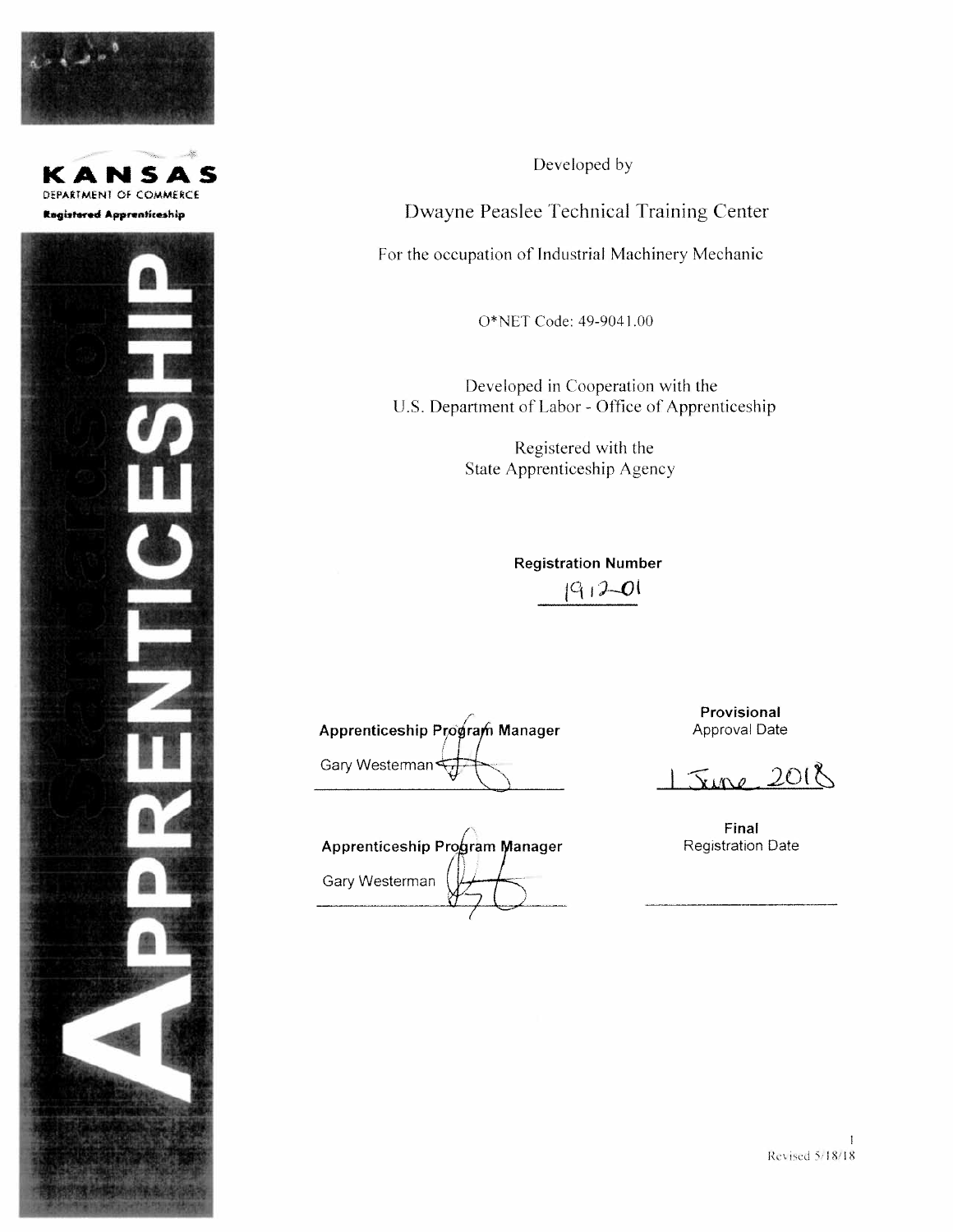# Contents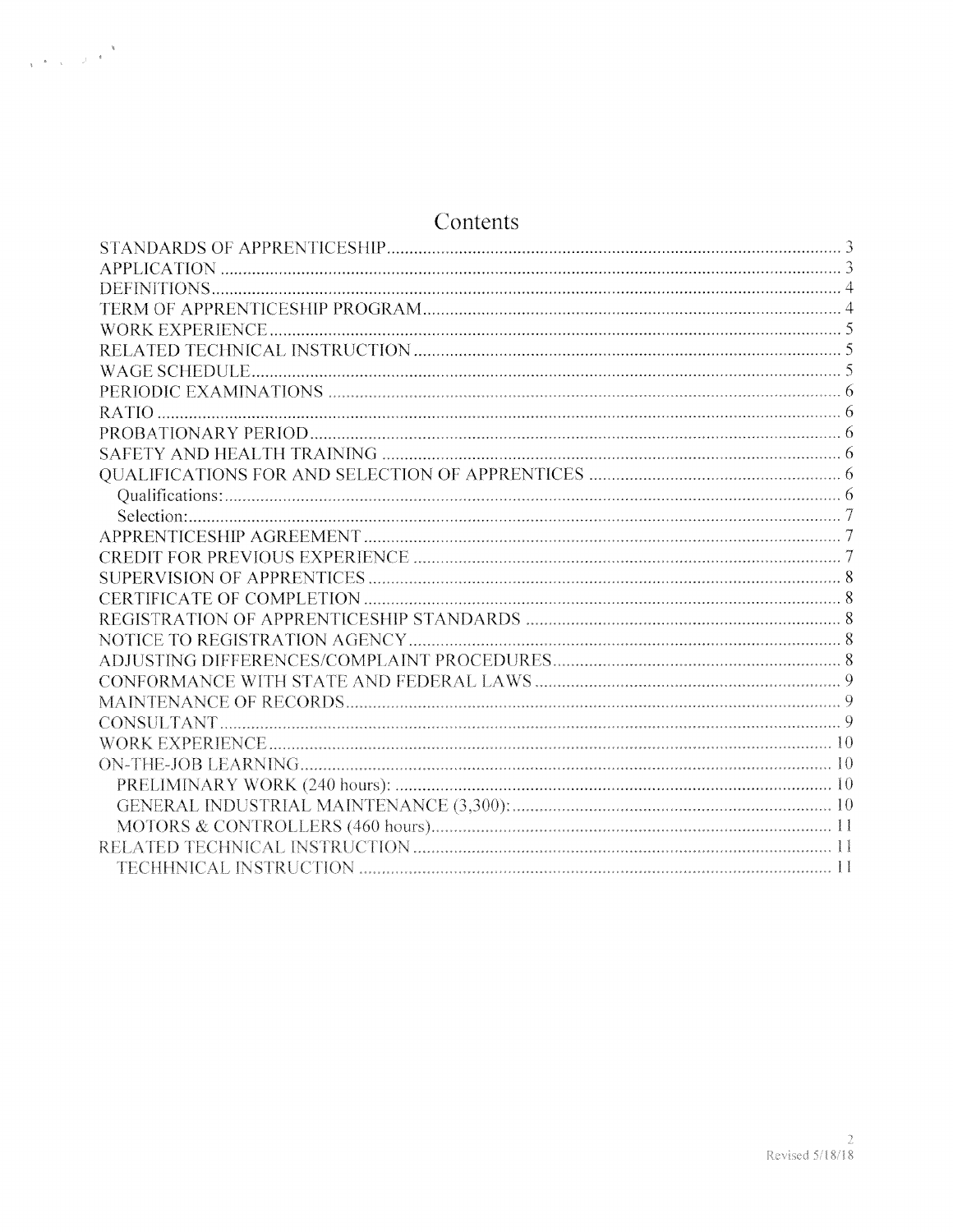$\label{eq:R} \begin{array}{c} \mathbf{X} \\ \mathbf{X} \end{array}$ 

# STANDARDS OF APPRENTICESHIP

# **APPLICATION**

This Application for Approval of Standards of Apprenticeship is hereby officially submitted for approval to the Kansas Department of Commerce-Kansas Apprenticeship Council

on this 18th day of May 2018

By signing this document, I certify that I or someone in my employ has the necessary experience, license(s) and certification(s) to conduct training in this occupation.

Vaisnzberter Employer or Company (Sponsor)

Ĵ,

Signature and Date

Executive Director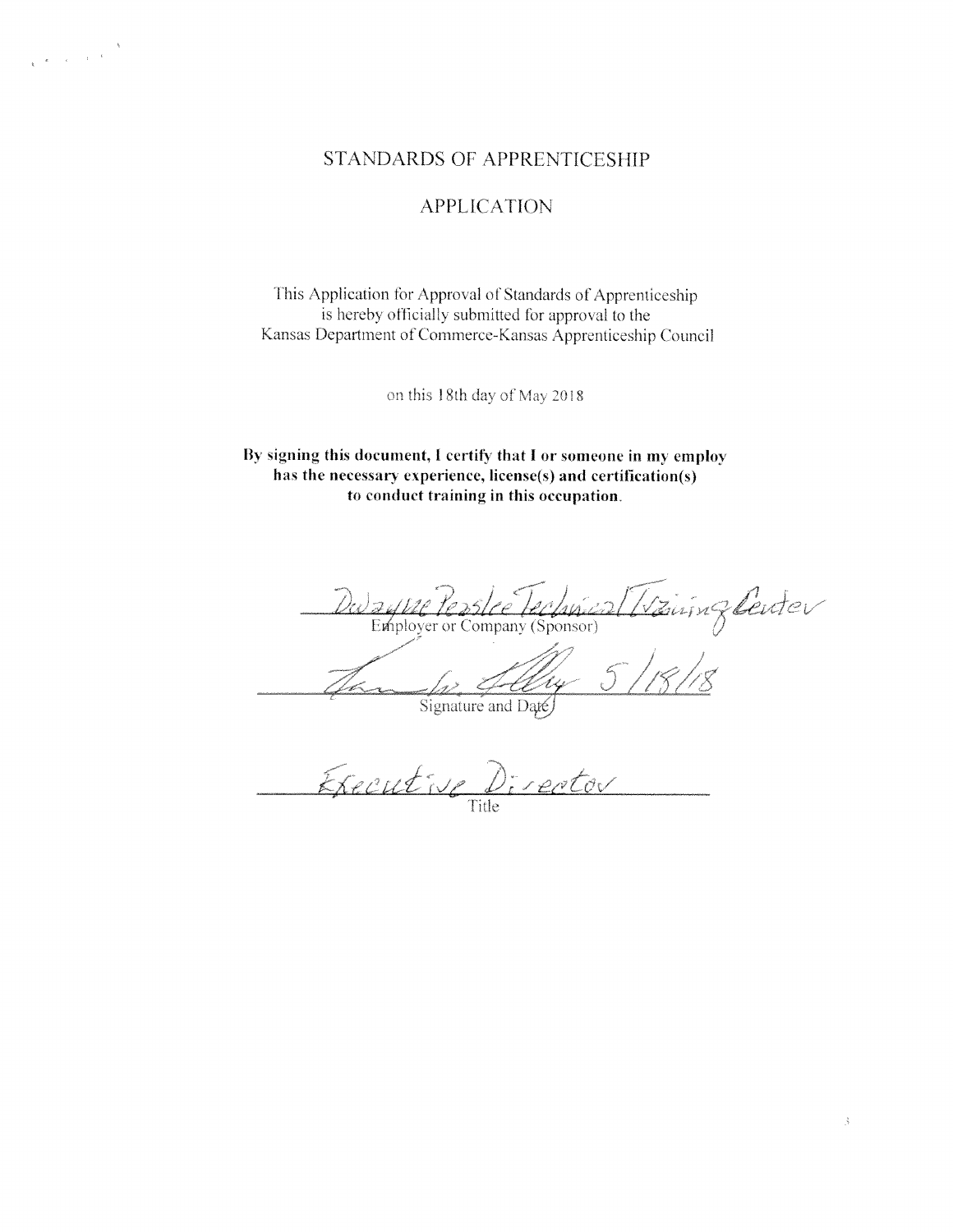## **DEFINITIONS**

shall mean Dwayne Peaslee Technical Training Center (sponsor)

EMPLOYER/ **COMPANY** 

**APPRENTICESHIP AGREEMENT** 

**APPRENTICE** 

shall mean a written agreement between the employer and apprentice; each agreement shall contain a clause, which makes these standards a part of such agreement with the same effect as if expressly written therein.

shall mean an individual who has applied for and been accepted for an apprenticeship to learn the trade of Industrial Maintenance Mechanic, outlined in these standards, and who, with the employer, has a written apprenticeship agreement.

shall mean the Kansas Department of Commerce -- State Apprenticeship Office.

**REGISTRATION AGENCY** 

**STANDARDS OF** 

**APPRENTICESHIP** 

shall mean this entire document, including these definitions.

# **TERM OF APPRENTICESHIP PROGRAM**

The term of apprenticeship, which for an individual apprentice may be measured either through the completion of the industry standard for on-the-job learning (at least 2,000 hours) (time-based approach), attainment of competency (competency-based approach), or a blend of the time-based and competencybased approaches (hybrid approach).

The time-based approach measures skill acquisition through the individual apprentice's completion of at least 2,000 hours of on-the-job learning as described in a work process schedule.

The competency-based approach measures skill acquisition through the individual apprentice's successful demonstration of acquired skills and knowledge, as verified by the program sponsor. Programs utilizing this approach must still require apprentices to complete a minimum of 2,000 hours or one (1) year of on-the-job learning. The program standards must address how on-the-job learning will be integrated into the program, describe competencies, and identify an appropriate means of testing and evaluation for such competencies.

The hybrid approach measures the individual apprentice's skill acquisition through a combination of specified minimum number of hours of on-the-job learning and the successful demonstration of competency as described in a work process schedule.

This program will utilize the competency-based approach. The term of apprenticeship shall be 4,000 hours of reasonably continuous employment, including the probationary period, plus a minimum of 144 hours of related technical instruction each year of the term. In the event the apprentices are required to work overtime, they shall receive credit on the term of apprenticeship for only the actual hours worked.

The apprentice's progress in each phase of apprenticeship may be determined on the credited hours. Therefore, an apprentice who, by unusual aptitude and industry, or because of past education and/or practical experience, achieves the desired level of attainment in one phase of the apprenticeship in less than the time designated, may be advanced to the next phase. The determination of such achievement in less than the usual scheduled hours shall be made by the employer.

The employer intends and expects to give the apprentice continuous employment. However, the employer reserves the right to suspend the apprentice whenever conditions of business make that necessary. Any apprentice whose term of apprenticeship is suspended for such reason will be given the opportunity of reemployment before an additional apprentice is employed.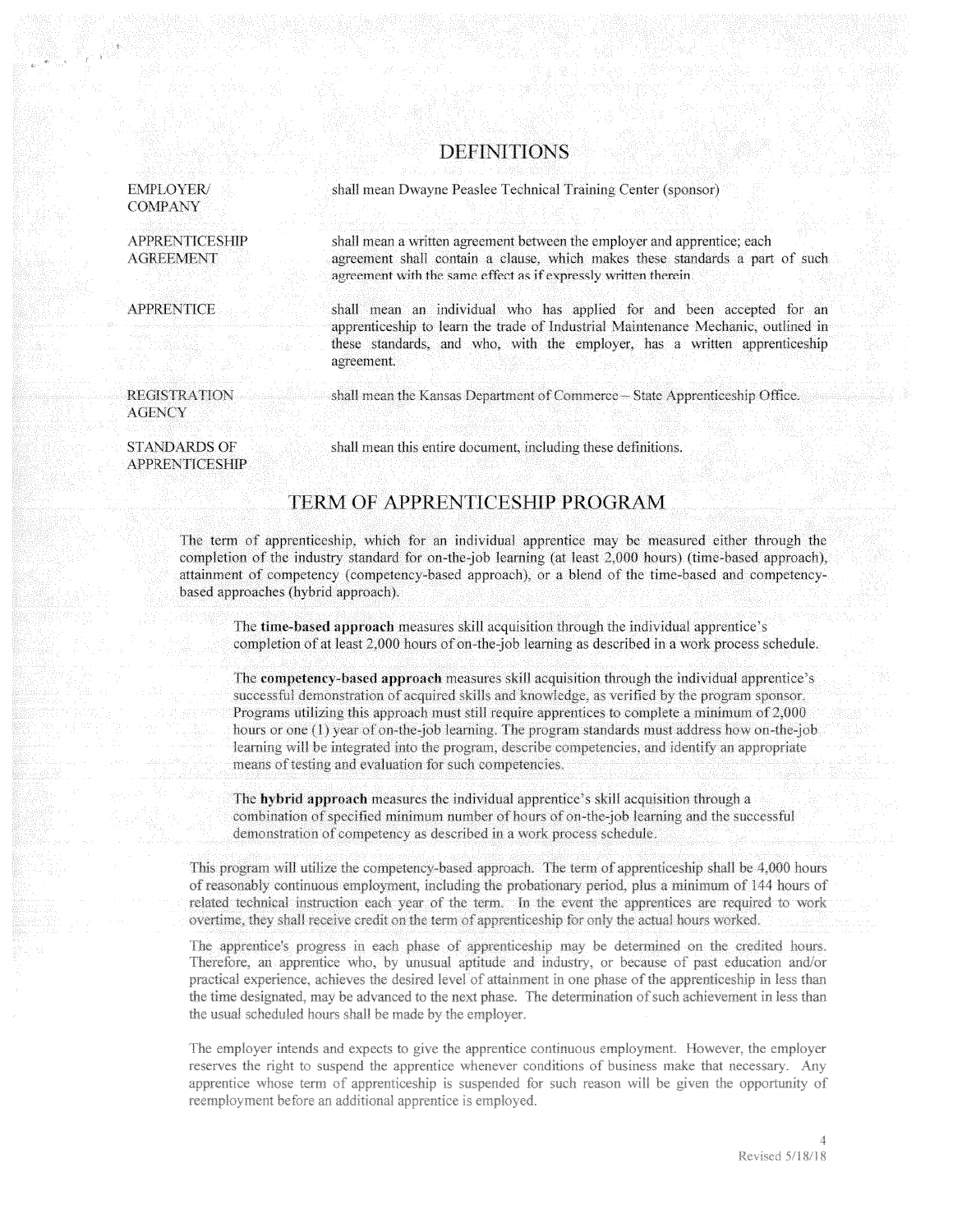# WORK EXPERIENCE

The apprentice shall he taught the use, care and effective handling of all tools and equipment commonly used in the occupation. The apprentices shall be given work experience and training in the occupation to assure them the skill and proficiency that characterizes a qualified journey worker/mentor as herein defined. Such on-the-job learning (OJL) shall be carried on under the direction and guidance of a qualified journey worker/mentor in the occupation.

The workday and workweek for apprentices, and the conditions associated therewith, shall he the same as those of other classifications of employees within the company doing comparable work.

A schedule of work processes to be included in this training is attached hereto.

 $\label{eq:R1} \frac{q}{q} = \frac{1}{q} \left( \frac{q}{q} \right)^{1 - \frac{1}{q}} \left( \frac{q}{q} \right)^{1 - \frac{1}{q}}$ 

## RELATED TECHNICAL INSTRUCTION

All apprentices shall be required to attend classes in subjects related to the occupation. One hundred forty four (144) hours per year is normally considered necessary. These classes may be given during or outside the regular working hours, depending upon available facilities. All time spen<sup>t</sup> in such classes after regular working hours shall not be considered as hours of work. If required to attend classes during the regular working hours, the apprentices shall be compensated at their regular hourly rate. If, for any reason, classroom instruction is not practicable, the related technical instruction may he conducted by means of distance learning, correspondence, electronic, or companysponsored courses approved by the Registration Agency.

The amount of time to be devoted to each subject and the sequence they are to follow will depend upon the type of work being performed by the apprentice. It is intended that this classroom instruction shall be so integrated with the work that the apprentice and the company will receive the maximum benefits from such instruction.

Failure on the par<sup>t</sup> of the apprentice to fulfill their obligation as to the related training studies and/or attendance, or their failure to maintain passing grades therein, shall constitute adequate cause for cancellation of their apprenticeship agreement.

An outline ofthe related technical instruction to he included in this training is attached hereto.

All related technical instruction Instructors must meet the State education requirements for a vocationaltechnical instructor in Kansas, or be <sup>a</sup> subject matter expert, which is an individual, such as <sup>a</sup> journey worker/mentor, who is recognized within an industry and by the employer as having expertise in this occupation.

# WAGE SCHEDULE

The apprentice shall he paid for each hour spen<sup>t</sup> on the job at the following progressively increasing schedule of wages typically established on a percentage of the prevailing journey worker/mentor wage for the occupation. When the wages and full fringe benefits for the apprentices are established pursuant to Federal and State Statutes and Regulations, the applicable wages and full fringe benefits must be paid. The wages below are the minimum for participating companies. Period 1 is the minimum initial wage, period 2 is at the end of the first-year minimum wage and period 3 is the minimum journey worker wage.

| 25. a. Term:<br><b>El Traditional</b><br>X Competency | Period 1 |    |
|-------------------------------------------------------|----------|----|
| 4,000 hours                                           |          |    |
| b. Wage Rate<br>$\frac{9}{6}$ or $\frac{6}{5}$        |          | Ιh |

(NOTE:

At no time may the apprentice's wage rate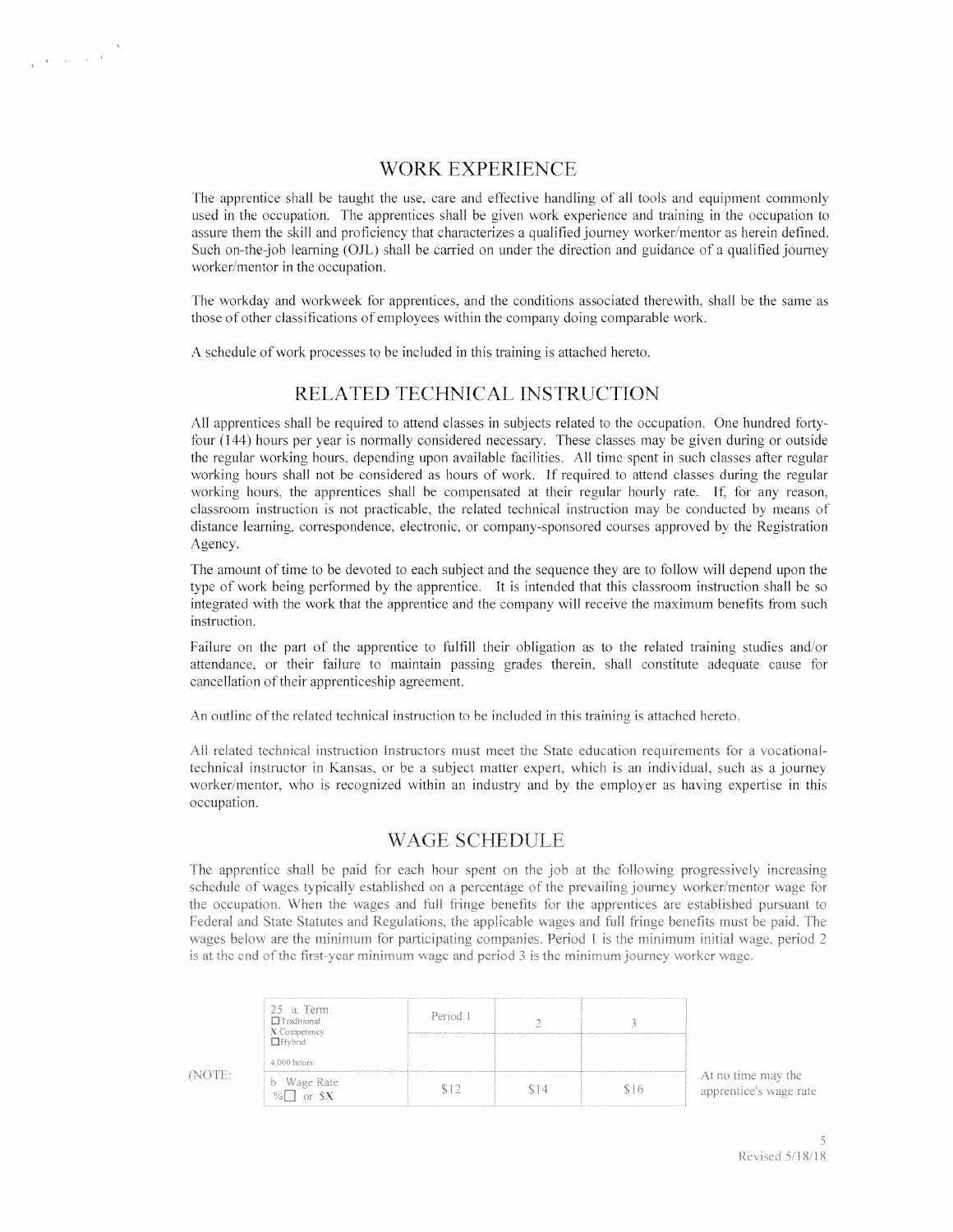he less than that required by any minimum wage law which may he legally applicable.)

The journey worker/mentor minimum wage rate as of September 13, 2014 is \$16 per hour.

## PERIODIC EXAMINATIONS

After the probationary period and before each period of advancement, or at any other time when conditions may warrant, the employer or an authorized representative may examine the apprentices to determine whether they have made satisfactory progress. If the apprentices' related training or work progress is found unsatisfactory, they may be required to repea<sup>t</sup> <sup>a</sup> process or series of processes in which they are deficient before advancing to the next wage classification. There shall be no more than one (I) additional extended period prior to the next scheduled advancement.

Should it be found that the apprentice does not have the ability or desire to continue the training and become <sup>a</sup> competent worker, the supervisor should recommend to the employer that the agreemen<sup>t</sup> be terminated, and such <sup>a</sup> finding shall be deemed adequate cause for the canceling of an apprenticeship agreement. The Registration Agency shall be notified in writing of any such cancellation.

## RATIO

The ratio of journey worker/mentor to apprentice is the ideal standard for training the maximum number of apprentices while insuring proper supervision, training, safety, and continuity of employment. No more apprentices shall be employed than can be given proper supervision on the job and afforded employment opportunity upon completion of the apprenticeship.

The minimum ratio of journey worker/mentor to apprentice shall be one (1) journey worker/mentor to one (3) apprentices.

### PROBATIONARY PERIOD

The first year of employment for the apprentice, after signing the apprenticeship agreement, shall be <sup>a</sup> probationary period. During this probationary period, the agreemen<sup>t</sup> may be canceled by the Registration Agency upon request of either party thereto. After the probationary period, the agreement may be canceled for due cause. "Due Cause" shall include, hut not he limited to. infraction of company rules set up in accordance with company policy, or failure to meet the required standards of proficiency. Apprentices shall he given full credit for such period toward completion of their apprenticeship. The Registration Agency shall he advised promptly of all cancellations and terminations of apprenticeship agreements, whether during or after the probationary period.

An Apprentice will serve only one (I) probationary period throughout the term of this apprenticeship program regardless of transfer(s) to another employer.

#### SAFETY AND HEALTH TRAINING

The employer shall instruct the apprentice in safe and healthful work practices and shall insure that the. apprentice is trained in facilities and other environments that are in compliance with either: Occupational Safety and Health standards promulgated by the Secretary of Labor or State standards that have been found to be at least as effective as the Federal standards.

# QUALIFICATIONS FOR AND SELECTION OF APPRENTICES

#### Qualifications:

 $\frac{1}{4} \begin{pmatrix} \frac{1}{2} & \frac{1}{2} & \frac{1}{2} & \frac{1}{2} \\ \frac{1}{2} & \frac{1}{2} & \frac{1}{2} & \frac{1}{2} & \frac{1}{2} \\ \frac{1}{2} & \frac{1}{2} & \frac{1}{2} & \frac{1}{2} & \frac{1}{2} \\ \frac{1}{2} & \frac{1}{2} & \frac{1}{2} & \frac{1}{2} & \frac{1}{2} \\ \frac{1}{2} & \frac{1}{2} & \frac{1}{2} & \frac{1}{2} & \frac{1}{2} \\ \frac{1}{2} & \frac{1}{2}$ 

Applicants accepted and indentured as apprentices shall meet the following basic qualifications: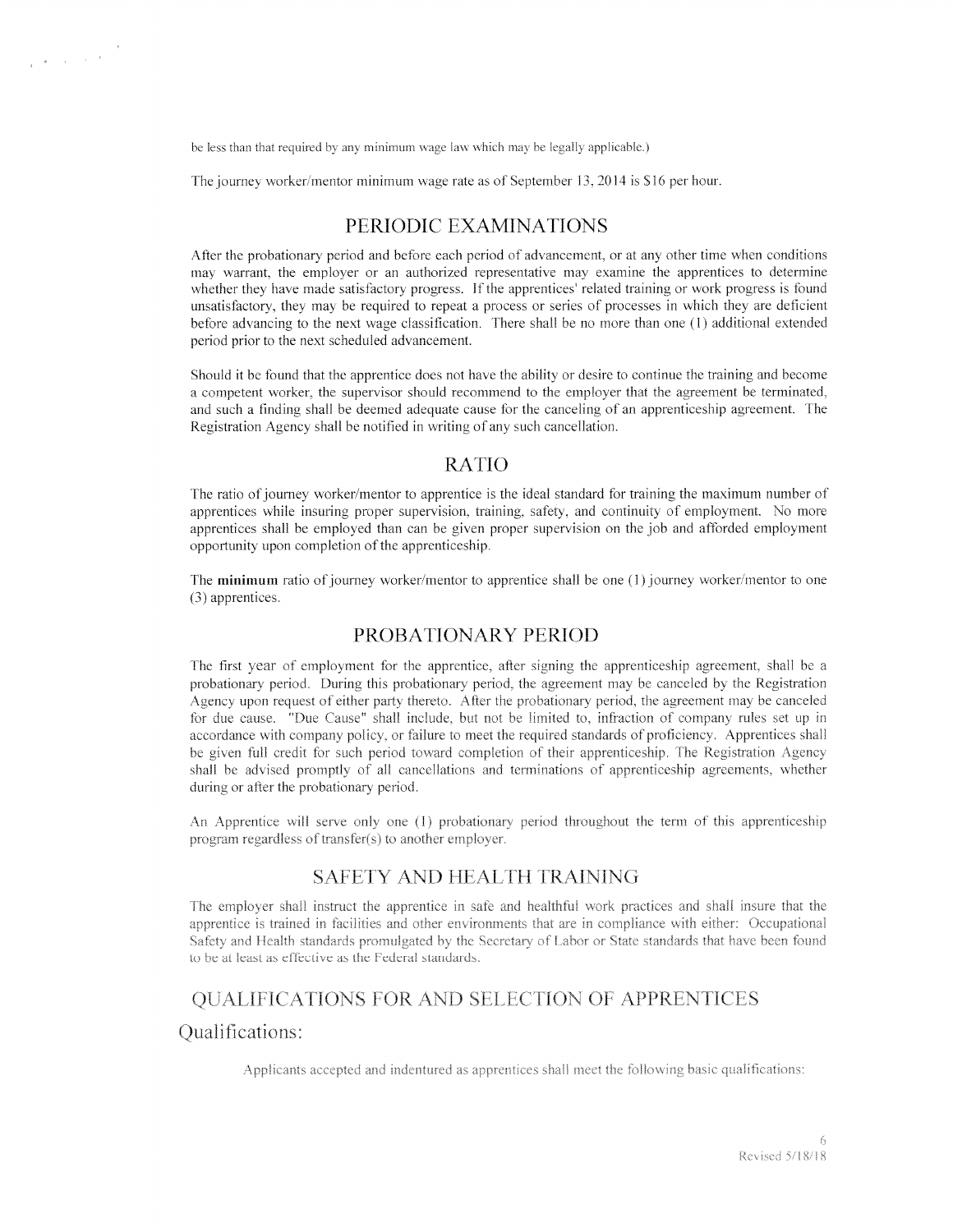- $\mathbf{i}$ . Age: All applicants must be at least 18 years of age.
- ii. Education-High School Diploma or equivalent.
- iii. WorkKeys scores of 4 in Applied Math. Locating Information and Reading for information
- iv. Physical: Applicants must be able to perform the essential functions of the job.

# Selection:

 $\label{eq:2.1} \begin{array}{c} \mathbf{a} & \mathbf{b} \\ \mathbf{c} & \mathbf{c} \\ \mathbf{d} & \mathbf{c} \end{array}$ 

The recruitment, selection, employment and training of apprentices during their apprenticeship shall be without discrimination because of race, color, religion, national origin or sex. The sponsor will take affirmative action to provide equal opportunity in apprenticeship and will operate the apprenticeship program as required under the Kansas Plan of Equal Employment Opportunity in Apprenticeship and Title 29, Code of Federal Regulations, Part 30 as amended. A program sponsor who employs five (5) or more apprentices shall submit <sup>a</sup> written Affirmative Action Plan and Selection Procedure to the Registration Agency in conformity with the above regulation. Where appropriate, <sup>a</sup> sponsor may submit satisfactory evidence of compliance with an equal employment opportunity program providing for the selection of apprentices for affirmative action in apprenticeship including goals and timetables for women and minorities which has been approved as meeting the requirements of Title VII of the Civil Rights Act of 1964 as amended, or Executive Order 11246, as amended,

# APPRENTICESHIP AGREEMENT

Each apprentice shall be covered by <sup>a</sup> written apprenticeship agreement, signed by the employer and the apprentice. Such agreemen<sup>t</sup> shall contain <sup>a</sup> statement making the terms and conditions of these standards <sup>a</sup> par<sup>t</sup> of the agreement, as if expressly written therein. For this reason, every apprentice shall read these standards before signing the agreement. A copy of each agreemen<sup>t</sup> shall be furnished to the apprentice, to the employer and to the Registration Agency.

The Apprenticeship Agreement does not constitute <sup>a</sup> certification under Title 29 CFR Part 5 for the employment of apprentices on Federally financed or assisted construction projects. Apprenticeship program sponsors are required to obtain <sup>a</sup> letter of certification from the Registration Agency for each individual project. The letter will identify the program sponsor, trade, project name and project location. It will list the registered apprentices working on the project with the last four (4) digits of their social security number, registration date and the percentage of journey worker/mentor wage rate the apprentice should be paid.

The transfer of an apprentice between apprenticeship programs and within an apprenticeship program must he based on agreemen<sup>t</sup> between the apprentice and the affected apprenticeship committees or program sponsors, and must comply with the following requirements:

The transferring apprentice must be provided a transcript of related technical instruction and onthe-job learning by the committee or program sponsor;

Transfer must be to the same occupation; and

A new apprenticeship agreement must be executed when the transfer occurs between program sponsors.

# CREDIT FOR PREVIOUS EXPERIENCE

All persons now employed by the company as apprentices will be placed under these apprenticeship standards and their agreements will be registered with the Registration Agency. Apprentices will be given full credit for the time they have served as such under a verbal or written agreement, whether previously employed by the company or elsewhere, and will be paid at the rate for the period to which such credit advances them.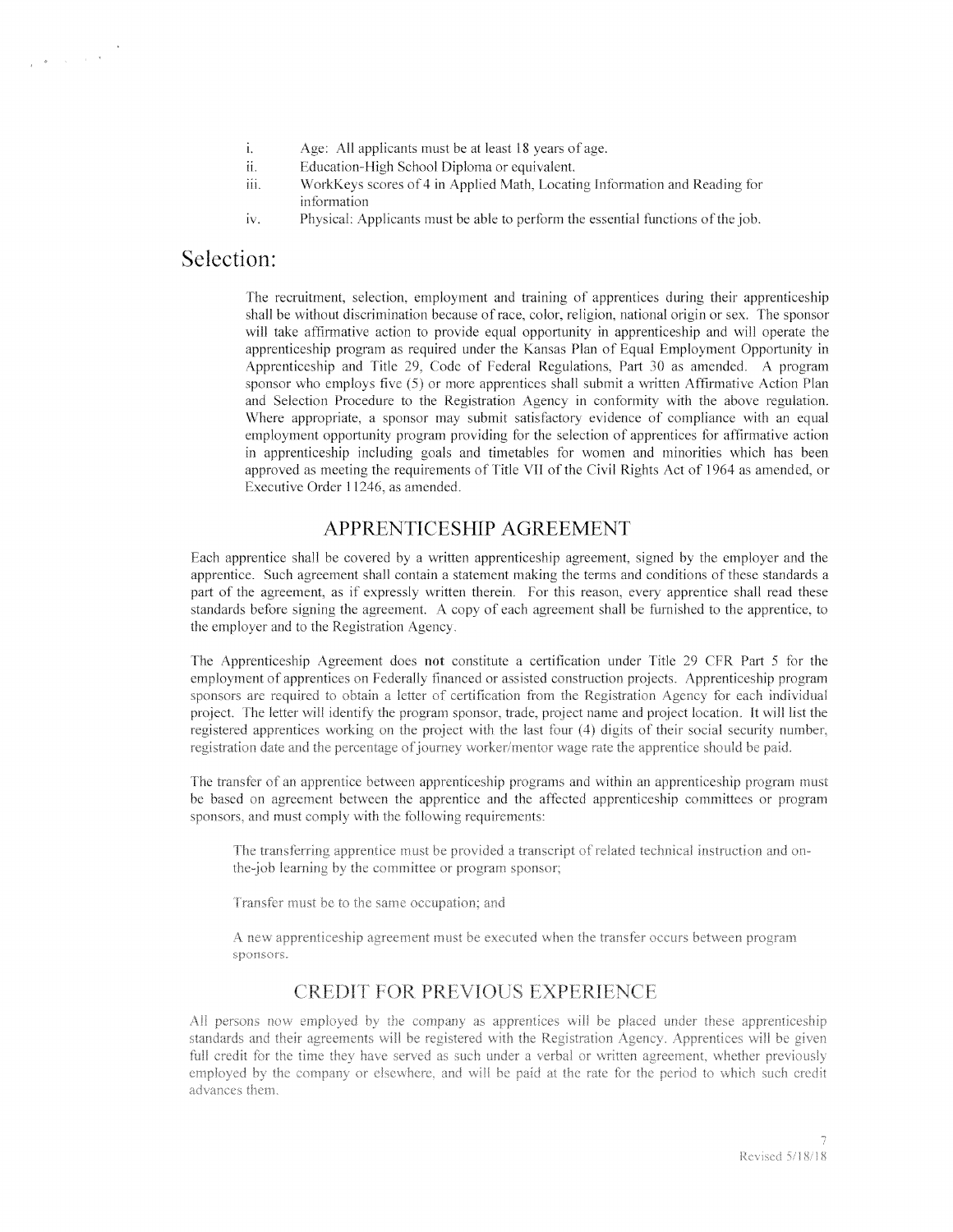#### Grandfathering of Apprentices:

The grandfather privilege pertains to those employees already working in the trade classification wherein apprentice registration is being requested. Apprentices being grandfathered must have been working for the employer for 30 days prior to initial reques<sup>t</sup> for registration of program standards.

#### SUPERVISION OF APPRENTICES

Apprentices shall be under the general supervision of the managemen<sup>t</sup> and under the direct supervision of <sup>a</sup> qualified journey worker/mentor in this occupation, appointed by the management, to serve as supervisor of apprentices. Such supervisor of apprentices is authorized to move apprentices from one operation to another in accordance with the predetermined schedule of work training, or as the need arises due to operating conditions.

## CERTIFICATE OF COMPLETION

Upon satisfactory completion of the requirements of the apprenticeship as established herein, the employer shall certify the name of the completing apprentice to the Registration Agency and recommend that <sup>a</sup> "Completion of Apprenticeship" certificate be issued in the name of the apprentice.

## REGISTRATION OF APPRENTICESHIP STANDARDS

These standards of apprenticeship will. upon adoption by the employer, be promptly registered and copies filed with the Registration Agency. The employer reserves the right to discontinue the apprenticeship program at any time as set forth herein, including any modifications or amendments thereto. The Registration Agency shall be notified promptly of any decision to cancel the program.

These standards of apprenticeship may be amended at any time provided that no amendment or modification adopted shall alter any apprenticeship agreemen<sup>t</sup> in force at the time of such change without the consent of the apprentice involved. Such amendment shall be submitted to the Registration Agency before being placed in effect. A copy of each amendment adopted will also be furnished to each apprentice employed by the company.

#### NOTICE TO REGISTRATION AGENCY

The Registration Agency shall be notified promptly of all new indentures, suspensions for any reason, reinstatements, cancellations, and completions.

Cancelation of apprenticeship agreements during the probationary period will not have an adverse impact on a sponsor's completion rate unless there is a consistent pattern of cancelations during the probationary period.

#### ADUSTING DIFFERENCES/COMPLAINT PROCEDURES

**Title 29 CFR 29.5 (b)(21)** For issues regarding wages, hours, working conditions, and other issues that may be covered by a Collective Bargaining Agreement, if any, apprentices may seek resolution through any applicable grievance and arbitration procedures contained in the articles of a CBA.

The Sponsor will hear and resolve all complaints of violations concerning the Apprenticeship Agreement and the Registered Apprenticeship Standards, for which written notification is received within fifteen (15) days of violations. The Sponsor will make such rulings as it deems necessary in each individual case and within thirty (30) days of receiving the written notification. Either party to the Apprenticeship Agreement may consult with the Registration Agency for an interpretation of any provision of these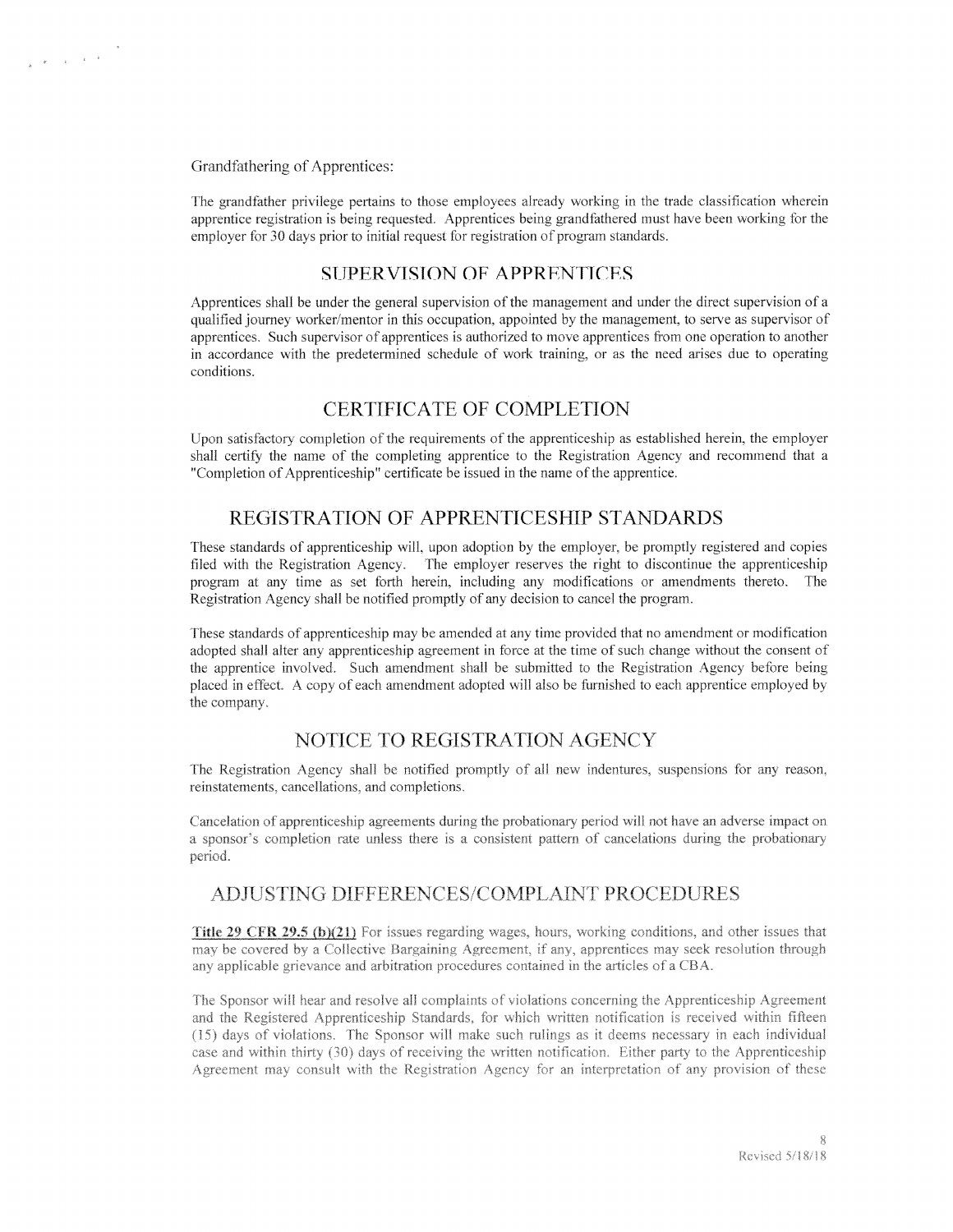Standards over which differences occur. The name and address of the appropriate authority to receive. process and make disposition of complaints is: (sponsor inserts applicable information here).

Title 29 CFR 30.11 Any apprentice or applicant for apprenticeship who believes that he/she has been discriminated against on the basis of race. color. religion, national origin, or sex. with reard to apprenticeship or that the equal opportunity standards with respect to his/her selection have not been followed in the operation of <sup>a</sup> Registered Apprenticeship program. nav personally or through an authorized representative, tile <sup>a</sup> complaint with the Registration Agency or. at the apprentice or applicant's election, with the private review body established by the program sponsor (if applicable).

The complaint will be in writing and will he signed by the complainant. It must include the name. address, and telephone number of the person allegedly discriminated against, the program sponsor involved, and a brief description of the circumstances of the failure to apply equal opportunity standards.

The complaint must be filed not later than one hundred eighty (180) days from the date of the alleged discrimination or specified failure to follow the equal opportunity standards, and in the case of complaints tiled directly with the review body designated by the program sponsor to review such complaints, any referral of such complaint by the complainant to the Registration Agency must occur within the time limitation stated above or thirty (30) days from the final decision of such review body, whichever is later. The time may be extended by the Registration Agency for good cause shown.

Complaints of harassment in the Registered Apprenticeship program may be filed and processed under Title 29. CER. Part 30. and the procedures as set forth above.

The Sponsor will provide written notice ot their complaint procedure to all applicants br apprenticeship and all apprentices.

#### CONFORMANCE WITH STATE AND FEDERAL LAWS

No section of these standards of apprenticeship shall be construed as permitting violation of any law of the State of Kansas or of the United States.

## MAINTENANCE OF RECORDS

The employer shall maintain complete records on each apprentice, covering all details of their selection and apprenticeship. including work progress. attendance and progress in related training,

The employer will also maintain complete records of the selection process applied to each applicant for apprenticeship for at least five (5) years from the date of application.

### **CONSULTANT**

Advice and assistance in the successful operation of this apprenticeship program will be available at any time, upon request by the employer, from representatives of the Kansas Department of Commerce - State Apprenticeship Office.

Contact information:

Gary Westerman State Manager: Veteran Employment Services/ Registered Apprenticeship

Programs

1012 West 6th Street, Suite A Junction City, KS 66441 Phone: 785.762.8870 Cell: 785.230.9456 Fax: 785.762.3078 TTY: 711 or (800) 766.3777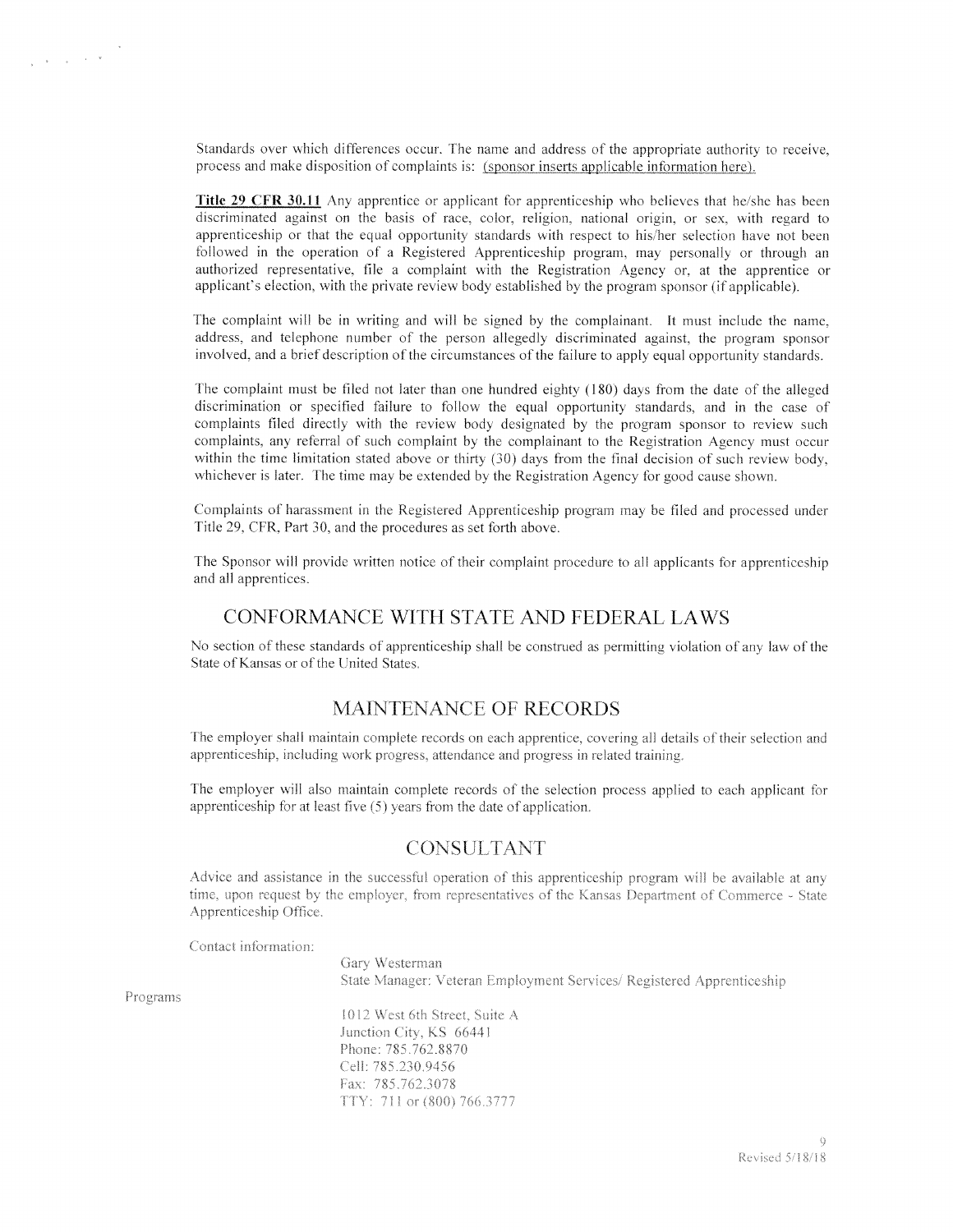#### www.KansasApprenticeship.org WORK EXPERIENCE

The apprentice is responsible for the documentation of all work experience and will provide this documentation to the sponsor to verify satisfactory progress through the apprenticeship program. The apprentice shall be taught the use, care and effective handling of all tools and equipment commonly used in the occupation. The apprentices shall be given work experience and training in the occupation to assure them the skill and proficiency that characterizes a qualified journey worker/mentor as herein defined. Such on-thejob learning (OJL) shall be carried on under the direction and guidance of <sup>a</sup> qualified journey worker/mentor in the occupation. No apprentice will be allowed to work overtime if it interferes with attendance with apprentice's RTI.

The workday and workweek for apprentices, and the conditions associated therewith, shall be the same as those of other classifications of employees within the company doing comparable work.

A schedule of work processes to be included in this training is attached hereto.

# ON-THE-JOB LEARNING

#### PRELIMINARY WORK (240 hours):

- •Learning the names and uses of the equipment used in the trade: Kind, size and use of cable, wire, boxes, conduits, and fittings, switches, receptacles, service switches, cutouts, etc
- Learning the names and uses of the various tools used in assembling this material, care of these tools, and other instructions necessary to familiarize the apprentice with the material and tools of the trade.

#### GENERAL INDUSTRIAL MAINTENANCE (3,300):

- • Repair and installation of:
	- <sup>o</sup> Pneumatic and hydraulic systems
	- <sup>o</sup> Material handling equipment
	- <sup>o</sup> Equipment alignment
	- <sup>o</sup> Equipment controls
	- o Machine safety devices
- $\bullet$  Layout and Fabrication
	- <sup>o</sup> Basic design of repair and installation fabrication
	- <sup>o</sup> Layout of repair and installation fabrication
	- <sup>o</sup> Cutting and welding of repair and installation fabrication
	- <sup>o</sup> Turning and milling of repair and installation fabrication
- • General electrical installations
	- Laying out various outlets, switches, receptacles, and other details of the job, from blueprints or by direction of foreman. Cutting wire, cable, conduit, and raceway, threading and reaming conduit.
	- o Installing various kinds of wires, cables, and conduits.
	- Assisting in preparing lists of materials used, including names, number of pieces, or  $\ddot{\circ}$ number of feet, etc., for office records.
	- o linstalling proper size and types of fuses for each circuit
	- $\circ$  Installing and connecting various kinds of electrical utilization equipment.
- •Troubleshooting and equipment maintenance
	- $\circ$  Analysis and diagnosis of manufacturing equipment malfunctions.
	- Tracing the polarity of conductors and devices  $\circ$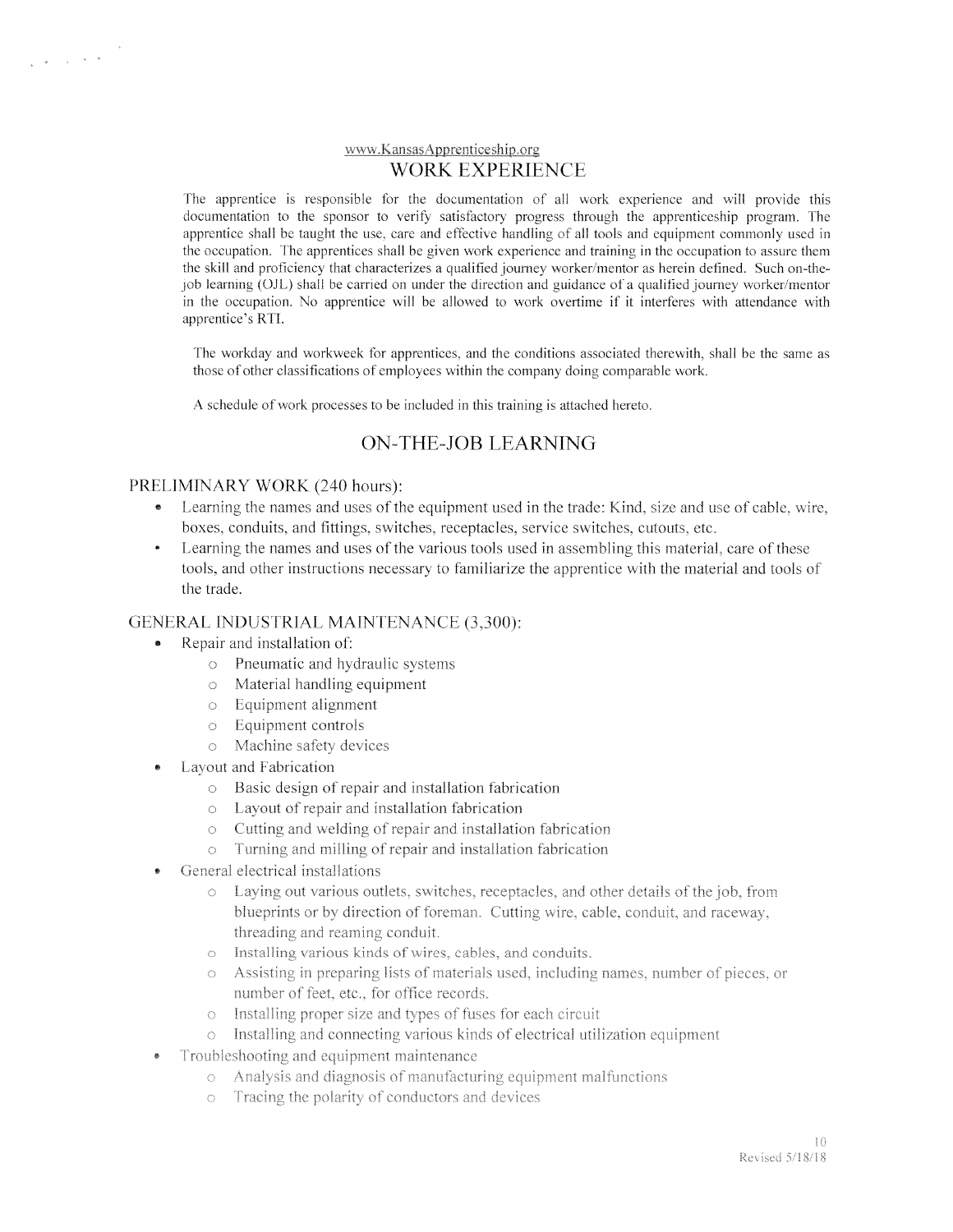- <sup>o</sup> Testing the circuit tor grounds and shorts and locating and correctmg job defects.
- <sup>o</sup> Use proper testing equipment and meters
- $\circ$  Proper lubrication and adjustment of manufacturing equipment
- $\circ$  Use of diagnostic equipment

#### MOTORS & CONTROLLERS (460 hours)

•Installing over—load devices

 $\label{eq:1} \omega_{\rm{max}} = \sqrt{1 - \frac{1}{2} \left( \frac{1}{\sqrt{2}} \right)^2}$ 

- •install proper disconnecting means
- Installing over—current devices
- •Checking for proper installation and rotation
- Installation of circuits. terminations to motor leads and disconnects
- •Analyzing motor circuits and troubleshooting
- •Installing pushbuttons, pilot lights, relays, timing devices, and interlocking controls
- •Installing and operating of Programmable Logic Controls

# RELATED TECHNICAL iNSTRUCTION

All apprentices shall be required to attend classes in subjects related to the occupation. One hundred fortyfour (144) hours per year is normally considered necessary. These classes may be given during or outside the regular working hours. depending upon available facilities. All time spen<sup>t</sup> in such classes after regular working hours shall not be considered as hours of work. If required to attend classes during the regular working hours, the apprentices shall be compensated at their regular hourly rate. If, for any reason, classroom instruction is not practicable. the related technical instruction may be conducted by means of distance learning, correspondence. electronic, or company-sponsored courses approved by the Registration Agency.

The amount of time to be devoted to each subject and the sequence they are to follow will depend upon the type of work being performed by the apprentice. It is intended that this classroom instruction shall be so integrated with the work that the apprentice and the company will receive the maximum henetits from such instruction.

The apprentice is responsible for the documentation of all related technical instruction obtained on behalf of the program, and will provide this documentation to the sponsor to verify satisfactory progress through the apprenticeship program.

Failure on the par<sup>t</sup> of the apprentice to fulfill their obligation as to the related training studies and/or attendance, or their failure to maintain passing grades therein, shall constitute adequate cause for cancellation of their apprenticeship agreemen<sup>t</sup>

An outline of the related technical instruction to be included in this training is attached hereto.

All related technical instruction Instructors must meet the State education requirements for a vocationaltechnical instructor in Kansas, or be <sup>a</sup> subject matter expert, which is an individual, such <sup>a</sup> <sup>a</sup> journey worker/mentor, who is recognized within an industry and by the sponsor as having expertise in this occupation.

Related Technical Instruction will be administered by Dwayne Peaslee Technical Training Center.

#### TECHNICAL INSTRUCTION

 $BLOCK$  1\* - 12 weeks

• Welding (48 hours)